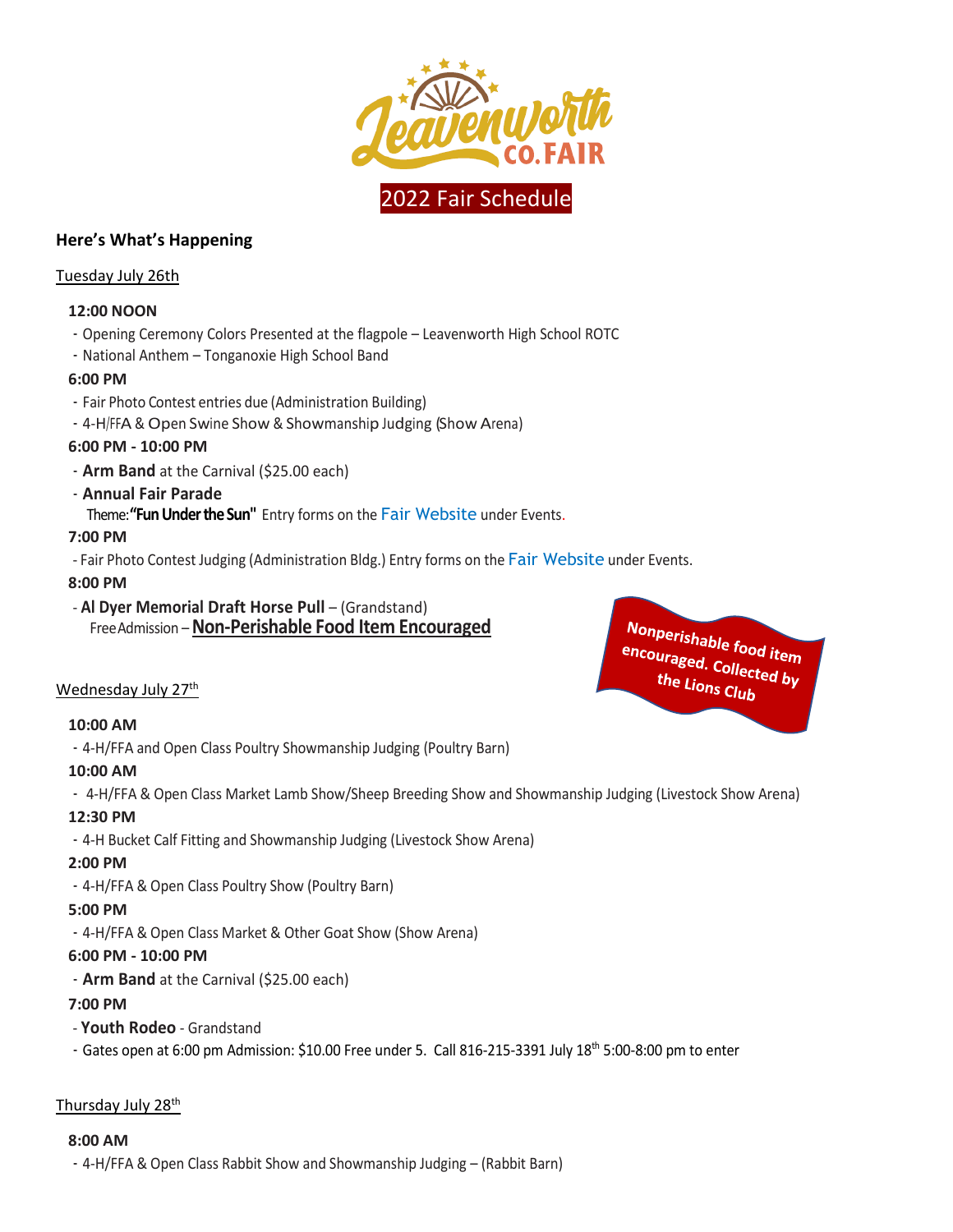### **9:00 AM**

- 4-H/FFA & Open Class Beef Cattle Show & Showmanship Judging – (Livestock Show Arena)

- **4:00 PM** or immediately following Beef Show
- 4-H/FFA & Open Class Dairy Goat Show and Showmanship Judging (Livestock Show Arena)

# **6:00 PM - 10:00 PM**

- **Arm Band** at the Carnival (\$25.00 each)
- **7:00 PM**
- **Rodeo** URA/MRCA High Stakes Rodeo
- Gates open: 6:00 pm
- Starts: 7:00 pm
- Admission: \$15 adults, \$10 ages 6-12, Under 5 Free
- **Entry Fees: \$60RS, \$80 TE, \$67 GBR, \$97 DTR**
- **Book Open: July 18th from 6:00 pm-10:00 pm**
- **Entry Number: 660-489-2258**
- Added money \$400 each event
- Rough stock can enter twice

### **8:00 PM**

- 4-H/FFA & Open Class Dairy Cattle Show & Showmanship Judging (Livestock Show Arena)

### **Friday July 29<sup>th</sup>**

### **8:00 AM**

- 4-H Livestock Showmanship Round Robin (Livestock Show Arena)
- **9:30 – 10:15 AM** Registration for Livestock Judging Contest (Livestock Show Arena)

# **10:30 AM**

- Livestock Judging Contest -open to anyone (Livestock Show Arena)

# **10:00 AM - 12:30 PM**

- **Senior Day at the Fair** Sponsored by the Leavenworth County Council on Aging (Under the "Big Top") No cost to seniors

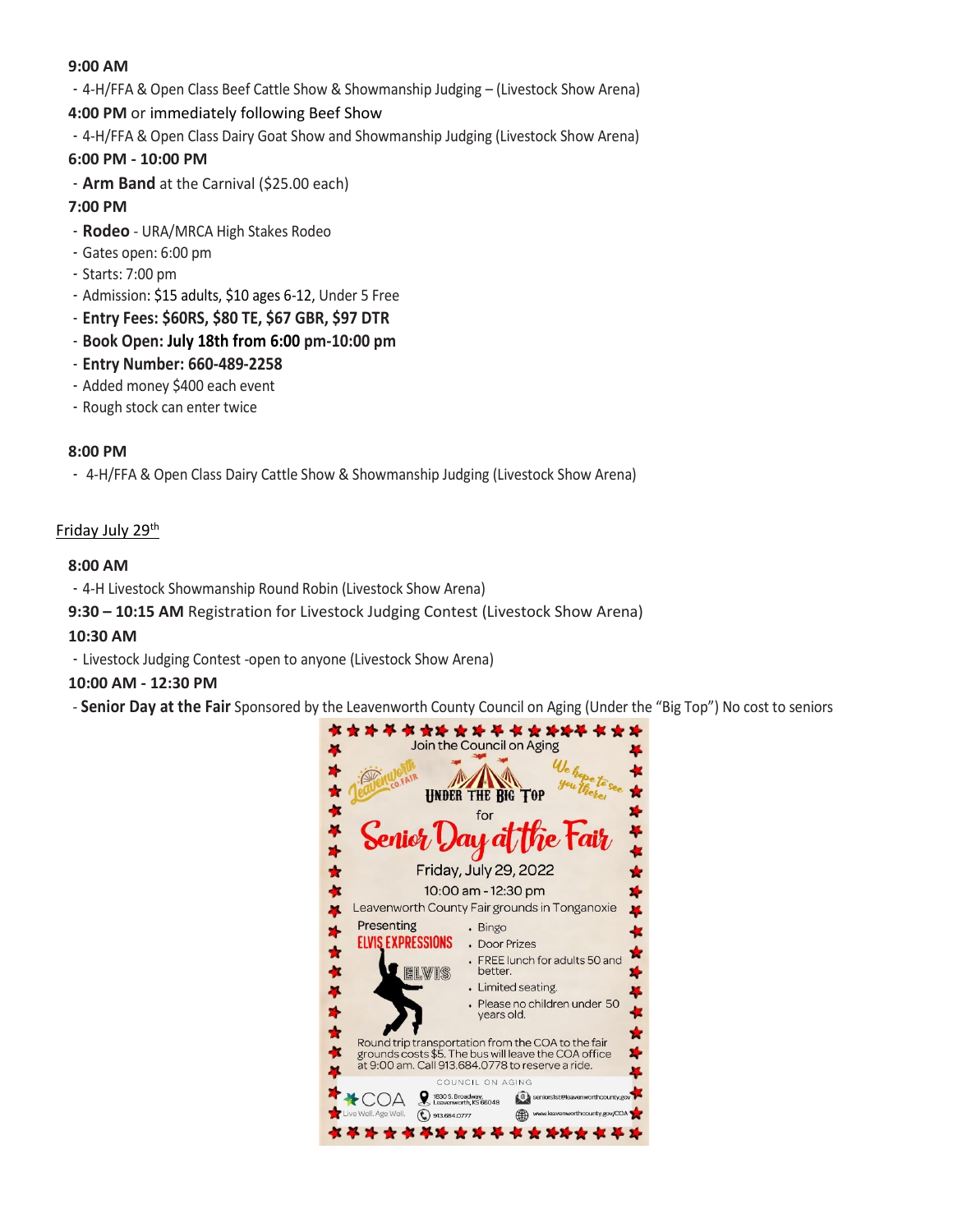#### **11:30 AM - 1:00 PM**

- Ag Challenge of Champions (4-H Office) A skill-a-thon to challenge your overall agriculture knowledge. OPEN TO EVERYONE!

### **12:00 AM - 1:00 PM**

- Pie Baking Contest entries accepted (Administration Bldg. - Domestic Arts)

### **1:00 PM**

- PIE BAKING CONTEST judging (Administration Bldg. Domestic Arts)
- RULES: No entry fees, limit one entry per person. All entries must be made by the exhibitor from scratch, amateur bakers only. No refrigerated cream, meringue, meat, custard, or single crust pies. Complete recipe typed or printed must accompany entries. Only whole pies may be entered. Disposable pans are to be used as no pie plates or pans will be returned. All entries become the property of the Leavenworth County 4-H Foundation. Prizes will be awarded in three divisions; Youth, 18 and under; Adult, 19-59; Senior 60 and older years of ages. The first two award winning pies in each division will be auctioned off prior to the Livestock Sale on Friday about 6:00p.m. in the Livestock Arena. All other pies will be either sold at a set price or donated to the Leavenworth County 4-H Council Food Stand. Proceeds go to the Leavenworth County 4-H Foundation for scholarships.
- Please contact Crystal Miles, 785-218-2311 with your questions. Entry forms on the [Fair Website](https://leavenworthcountyfair.com/events/) under Events. Prizes will be sponsored by Geoff McCue in memory of LVCO 4-H Foundation board member Janice McCue.

### **4:30 - 6:30 PM**

- Buyers Reception (Livestock Show Arena) Dinner served to 2021 Livestock buyers

#### **6:00 - 6:15 PM**

- 4-H Spirit Awards, Ag Challenge of Champions, Outstanding Senior 4-H awards and 4-H Scholarships Announced (Show Arena)

### **6:00 PM - 10:00 PM**

- **Arm Band** at the Carnival (\$25.00 each)

### **7:00 PM**

- Annual 4-H/FFA **Livestock Auction** (Livestock Show Arena)

#### **7:00 PM**

#### **Mutton Busting & Mini Bull Riding**

- Gates Open 6:00pm
- Admission: \$10.00 for adults, \$5.00 for 6 to 12 year old. Free under 5 years

#### Saturday July 30th

**9:00 AM**

# **2022 Leavenworth County Fair Open Horse Show Hosted by the Lv. Co. 4-H Horse Group All Classes \$5.00 each. Prizes: 1st – 5 th . Show office open: 8:00am. NO pre-entries**

#### **Leavenworth County 4-H Horse Group would like to thank each of our Sponsors. Without them this show would not be possible.**

- 1. Halter 2 & Under
- 2. Stock Type Halter
- 3. Non-Stock Type Halter
- 4. Showmanship 18 & amp; Under
- 5. Showmanship 19 & amp; Over
- 6. Lead-in Rider 5 & amp; Under
- 7. Walk/Trot Rider 5 & amp; Under
- 8. Ride A Buck, Open
- 9. English Pleasure, Open
- 10. English Equitation, Open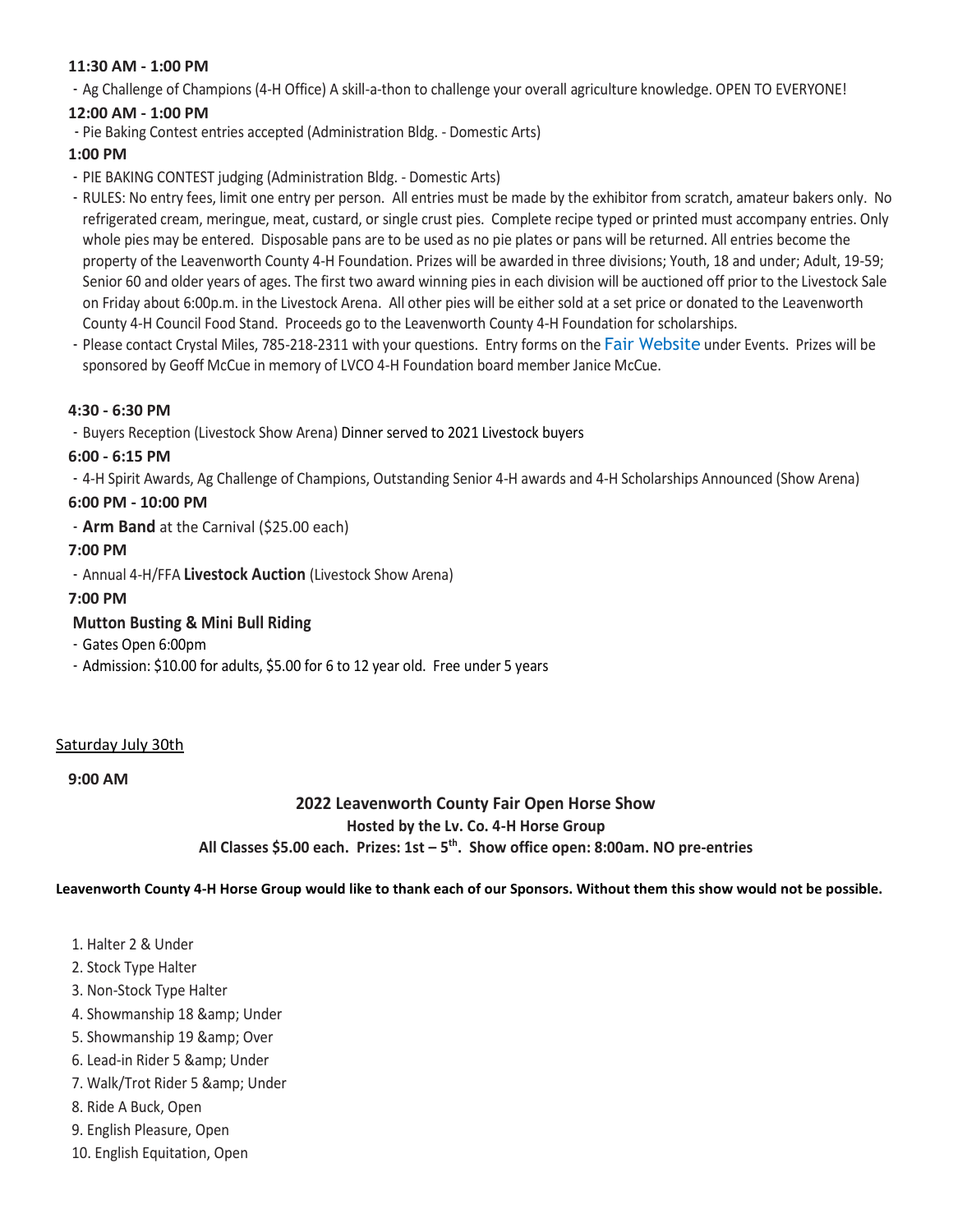- 11. Walk-Trot Pls. 18 & amp; Under\*\* \*\* Rider may not ride in any other performance class
- 12. Walk-Trot Pls. 19 & amp; Over \*\* \*\* Rider may not ride in any other performance class
- 13. Western Pleasure 18 & amp; Under
- 14. Western Pleasure 19 & amp; Over
- 15. Sr. Western Pleasure, Open (Horse 6 & amp; Over)
- 16. Jr. Western Pleasure, Open (Horse 5 & amp; Under)
- 17. Western Horsemanship 18 & amp; Under
- 18. Western Horsemanship 19 & amp; Over
- 19. Egg on Spoon, Open
- 20. Rescue Race, Open\*\*\*
- 21. Flags 13 & amp; Under
- 22. Flags 14-18
- 23. Flags 19 & amp; Over
- 24. Barrels 13 & amp; Under
- 25. Barrels 14-18
- 26. Barrels 19 & amp; Over
- 27. Barrels 2 in a line, open\*\*\*
- 28. Poles 13 & amp; Under
- 29. Poles 14-18
- 30. Poles 19 & amp; Over
- 31. Poles 2 in a line\*\*\*
	- \*\*\*Classes 20, 27, 31 entry fees are \$5 per person

Horse Superintendent: Kathrine Shade (913)775-0973

Concessions available at the fairgrounds

General Rules of KSHSC will be followed. Boots must be worn at all times when in the arena.

#### **9:00 AM– 10:00AM**

- Horticulture Judging (Meet outside the 4-H Extension Office)

#### **10:00 AM**

- Ag Olympics – (Big Top Tent) Sponsored by Bell 4-H

#### **10:00 AM - 12 NOON**

- 4-H Dog Show Agility Classes (Show Arena)

#### **11:00 - 12:30 PM**

- Register for Turtle Races (Big Top Tent)

#### **1:00 PM**

- Turtle Races (Big Top Tent)

#### **1:00 PM - 5:00 PM**

- **Arm Band** at the Carnival (\$25.00 each)

#### **2:00 PM**

- Kid's Tractor Pull registration (Show Arena)

#### **3:00 PM**

- Kids Pedal Tractor Pull (Show Arena) Sponsored by Farm Bureau and Lamborn Farms

#### **Pulling Classes:**

- $\bullet$  A 4 years and under
- B 5 & 6 years old
- C 7 & 8 years old
- $\bullet$  D 9 & 10 years old
- E 11 and 12 years old